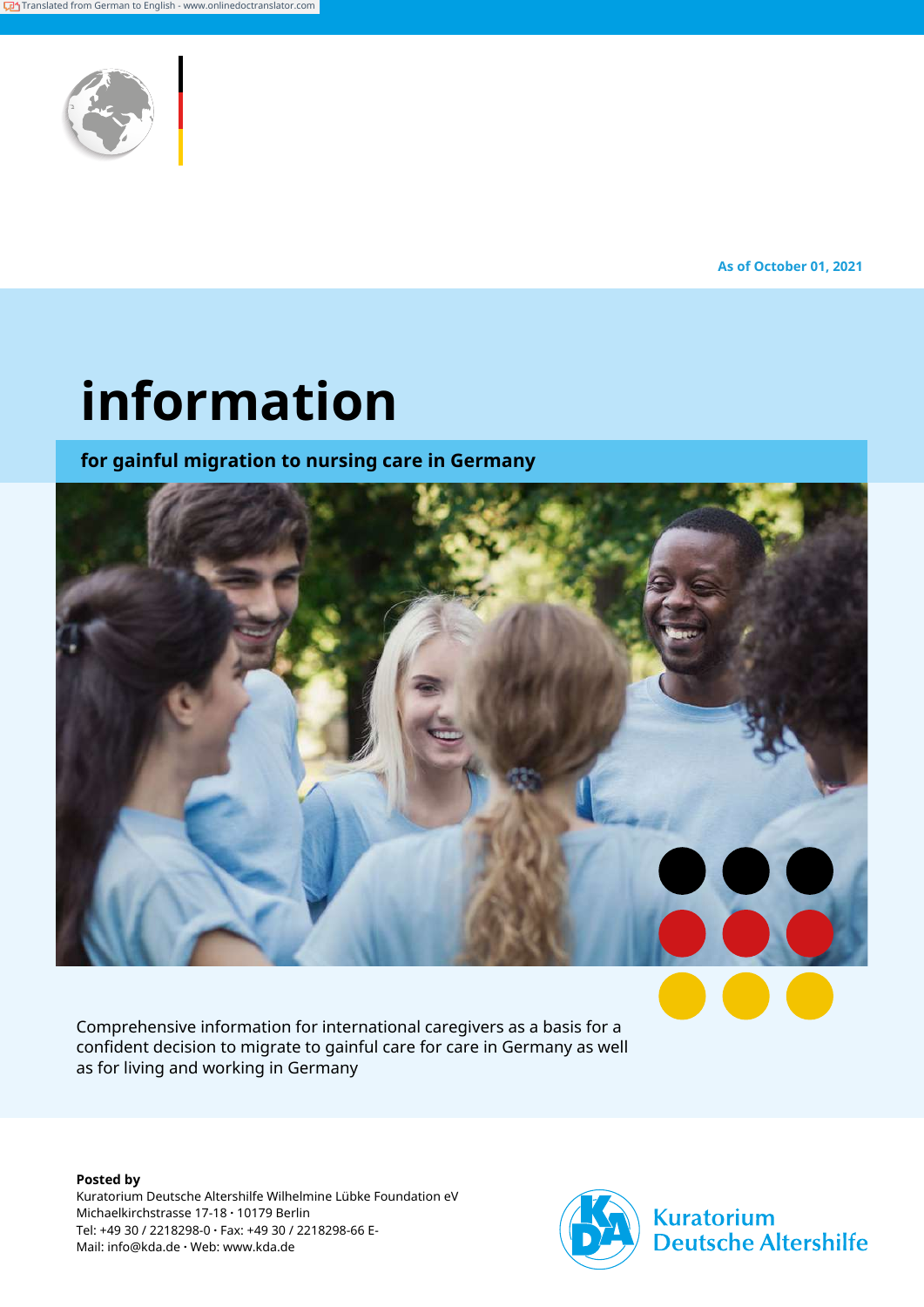

#### **contents**

| 1.2. Education, training and further education opportunities in nursing professions in Germany 4th |
|----------------------------------------------------------------------------------------------------|
| 1.3 Current labor market information for nursing professions in Germany 5                          |
|                                                                                                    |
|                                                                                                    |
|                                                                                                    |
| 2.1 Rights and duties of employees in Germany7th                                                   |
|                                                                                                    |
|                                                                                                    |
|                                                                                                    |
|                                                                                                    |
| 3.3 Opportunities for political, social, religious and cultural participation 11th                 |
|                                                                                                    |
|                                                                                                    |
|                                                                                                    |
|                                                                                                    |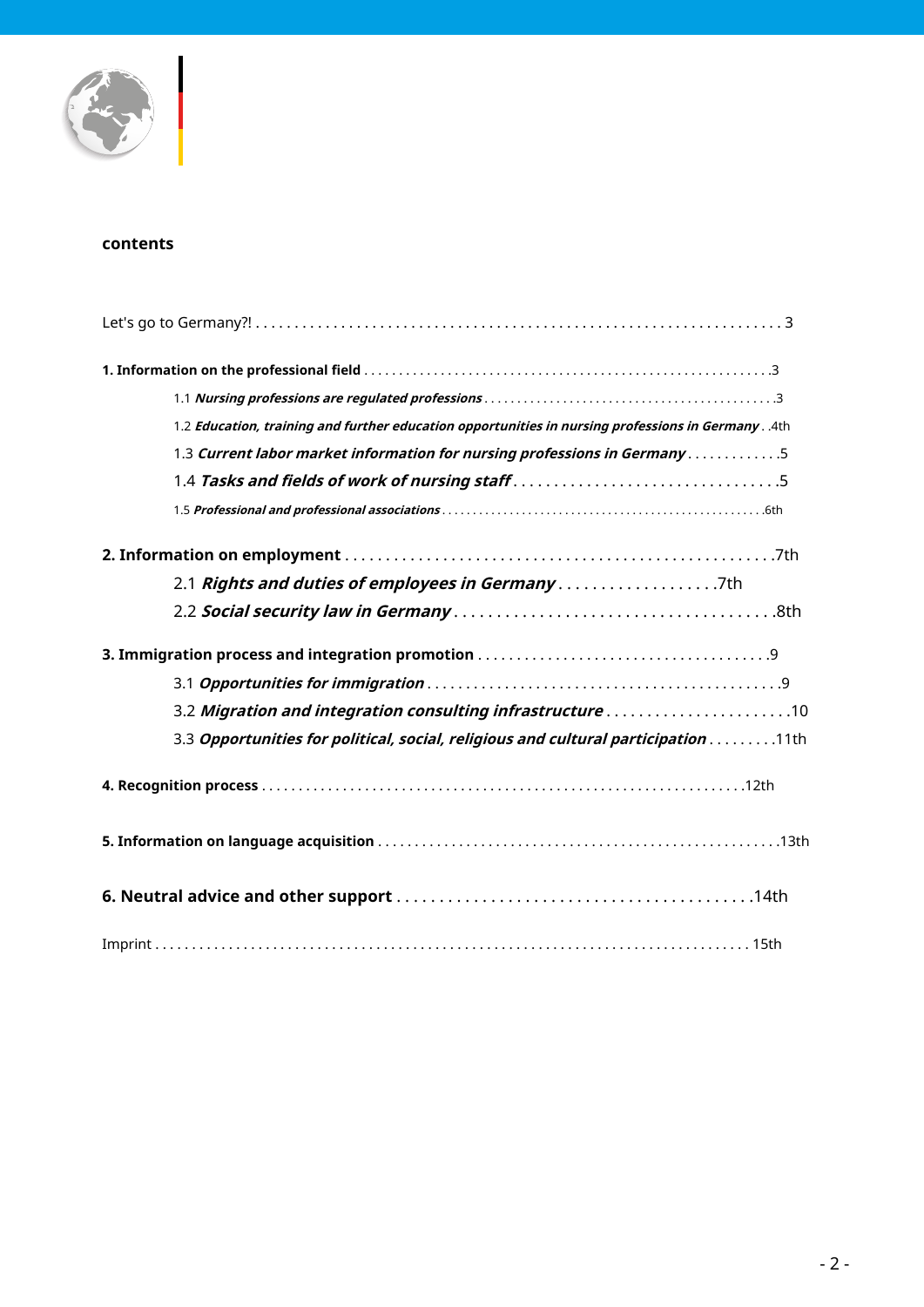

## **Let's go to Germany?!**



Do you have a nursing training and are considering coming to Germany to work as a nurse here? Have you been approached by a placement agency, a language school or other means, asking whether you would like to work for an employer in Germany? This can be a good idea, especially in view of the increasing demand in the health and care professions in Germany.

But international labor migration is also a big event, so it is advisable to find out about specific events and possibilities in advance.

Here you will find some information on topics that may be relevant for internationally employed nurses.

Do not rely on simplistic or generalizing descriptions or promises and collect as much specific information as possible.

Feel encouraged to inform yourself independently and to assess and evaluate the situation for yourself. In this way you protect yourself from unpleasant surprises and can choose the path that best suits you.

#### **1. Information on the professional field**



Nursing as a profession is not practiced in the same way all over the world. In Germany, too - in an international comparison - there are some peculiarities. This is important for you both during the recruitment and recognition process and for the subsequent employment in Germany - maybe even until you leave the job. In Germany, nursing staff work either in privately organized institutions, in churchsponsored institutions (Caritas, Diakonie etc.) or in public institutions (e.g. university clinics).

#### **1.1 Nursing professions are regulated**

#### **professionsYou should know that:**

Nursing professions are "regulated professions" in Germany.

#### **What does that mean?**

Regulated professions are professions whose training is regulated by the state. In the federal state of Germany, the professions are regulated either by the federal government or by the respective federal state.

Anyone wishing to work in one of these professions in Germany must submit an application for professional admission and provide evidence of their qualifications - i.e. training. You can only work as a nurse in Germany once you have been granted a professional license.

People with a qualification acquired abroad must therefore have it recognized in Germany. Only then can a professional license be applied for or granted.

## **How and where can you find out more about this yourself?**

Further information on this topic can be found here, for example: **<https://www.pflegeausbildung.net/>**

The website Perspektive Gesundheitswirtschaft of the Berlin IQ network is intended to give you an overview of the healthcare industry and to inform you about qualification requirements and fields of work. **<http://www.kompetenzen-gesundheitsberufe.de/>**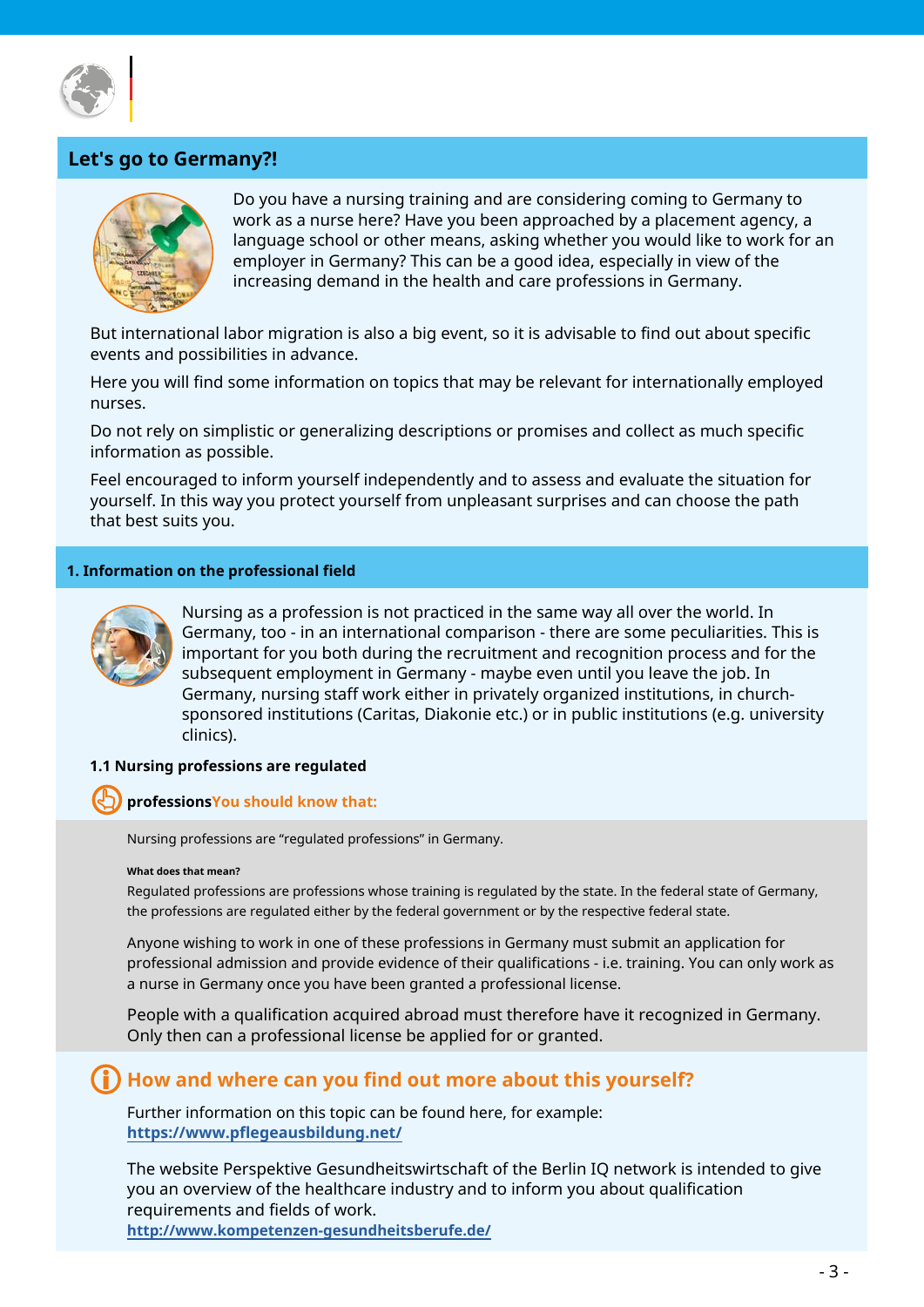

#### **1. Information on the professional field**

#### **1.2 Education and training opportunities in nursing professions in Germany**

## **You should know that:**

If you decide to immigrate to Germany to work in the care sector, you are probably also interested in career opportunities, i.e. training, further education and training opportunities for your professional field.

#### **Training opportunities**

Nursing professions in Germany are vocational training. Since 2020 there has been a uniform professional qualification "nursing specialist" or "nursing specialist", which conveys overarching nursing skills. These competencies are intended to enable people of different age groups to be cared for in different care areas and, in the long term, to replace the previous job titles for geriatric nurse or health and child nurse.

#### **Further education and training opportunities**

Anyone who is already working in nursing and would like to take on new tasks or more responsibility can choose from a very large range of further training courses in order to achieve these goals.

You can find an overview of offers here:**https:// [www.pflegestudium.de/weiterbildung-uebersicht/](https://www.pflegestudium.de/weiterbildungen-uebersicht/ )**

# **How and where can you find out more about this yourself?**

Further information on this topic can be found here, for example:

Further education advice from the BMBF:**https:// [www.der-weiterbildungsratgeber.de/](https://www.der-weiterbildungsratgeber.de/weiterbildungsratgeber/de/home/home_node.html)**Telephone number: +49 800/2017909

Opportunities for further training at the Federal Employment Agency: **[https://berufenet.arbeitsagentur.de/](https://berufenet.arbeitsagentur.de/berufenet/faces/index;BERUFENETJSESSIONID=aoumQbQD-tfrXpoNJqOcpW)**

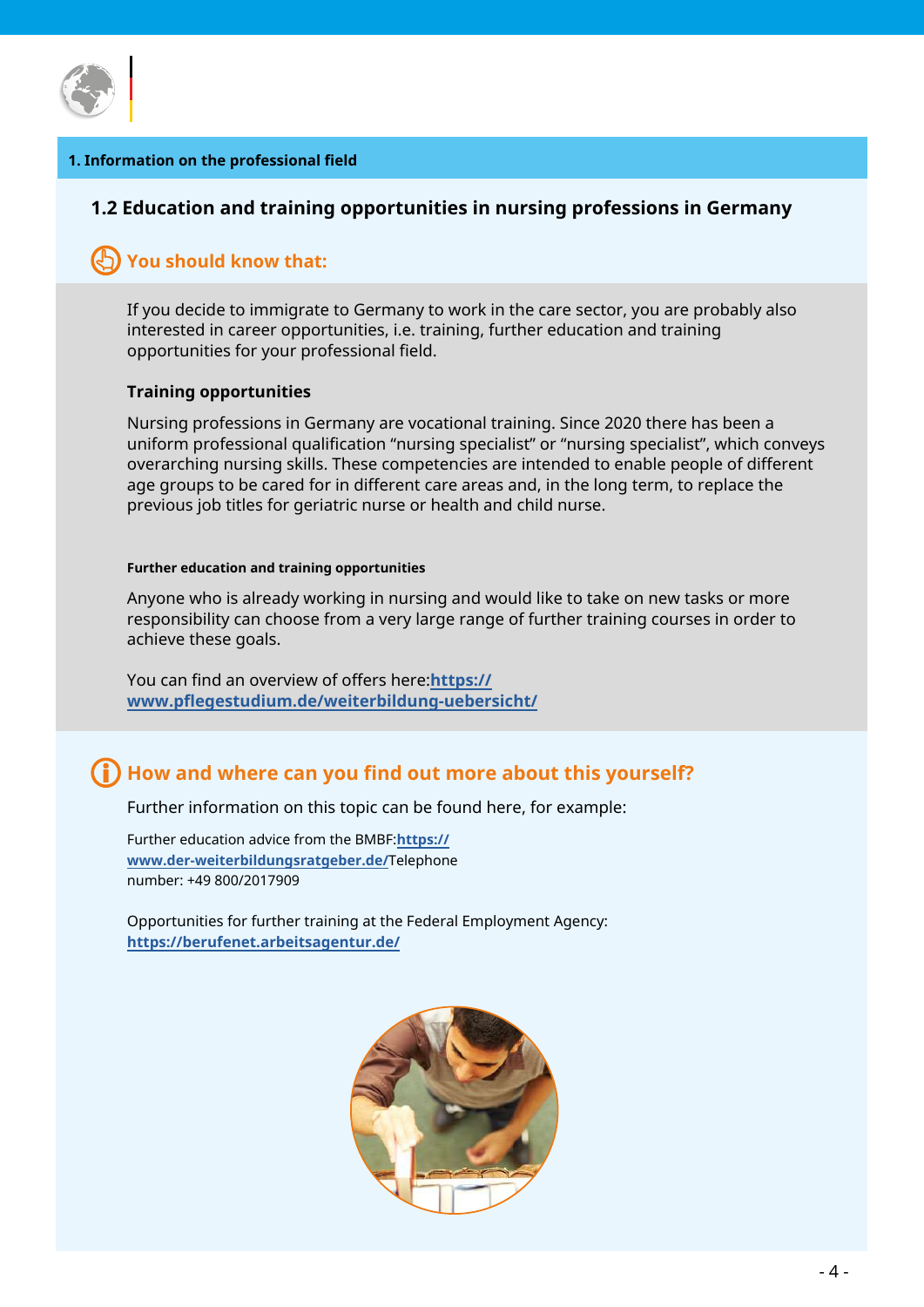

#### **1. Information on the professional field**

#### **1.3 Current labor market information for nursing professions in Germany**

#### **You should know that:**

The labor market situation for your occupational group as well as the labor market opportunities by region or employer (hospital, long-term care facility, rehab ...) may play a role in the selection of your employer or the region that is of interest to you in Germany.

In general, there has been a shortage of skilled workers in the health sector in Germany for several years. Around 50,000 vacancies will continue to be vacant in the future. This deficiency means that more and more employers, such as hospitals and long-term care facilities, are recruiting skilled nurses from abroad in order to be able to guarantee supply in the medium to long term.

## **How and where can you find out more about this yourself?**

You can find reliable information about the labor market situation in the care sector in Germany in the online offer of the Federal Employment Agency: **[https://statistik.arbeitsagentur.de/](https://statistik.arbeitsagentur.de/DE/Navigation/Statistiken/Interaktive-Angebote/Berufe-auf-einen-)**

## **1.4 Tasks and fields of work of nursing staff**

## **You should know that:**

There are different work areas for caregivers. Some are:

• Nursing • Children's nursing • Elderly care • Intensive care • Operating theater

The areas mentioned are in turn carried out in different nursing care areas, namely in inpatient acute care (e.g. clinic), inpatient long-term care (e.g. nursing home) and outpatient care (e.g. care at home).

As a nurse, you look after people in every phase of life. The various tasks in the care sector include, among others:

- Independent observation, advice, support and care of patients
- Documentation and evaluation of the nursing measures
- Carrying out medical orders Assistance with medical measures

Basic care activities, i.e. personal hygiene, nutrition, mobility, prevention (prophylaxis), the promotion of independence and communication, are of great importance in Germany and are carried out not only by nursing assistants, but also by nursing staff.

#### **How and where can you find out more about this yourself?**

Further information on this topic can be found here, for example:

Brief description of the nurse at the Federal Employment Agency **[https://berufenet.arbeitsagentur.de](https://berufenet.arbeitsagentur.de/berufenet/faces/index?path=null/suchergebnisse/kurzbeschreibung&)/**

Brief description of health and child nurses at the Federal Employment Agency**https:// [berufenet.arbeitsagentur.de/](https://berufenet.arbeitsagentur.de/berufenet/faces/index?path=null/suchergebnisse/kurzbeschreibung&)**

Overview of the healthcare sector in the Berlin IQ network**http:// [www.kompetenzen-gesundheitsberufe.de/](http://www.kompetenzen-gesundheitsberufe.de/)**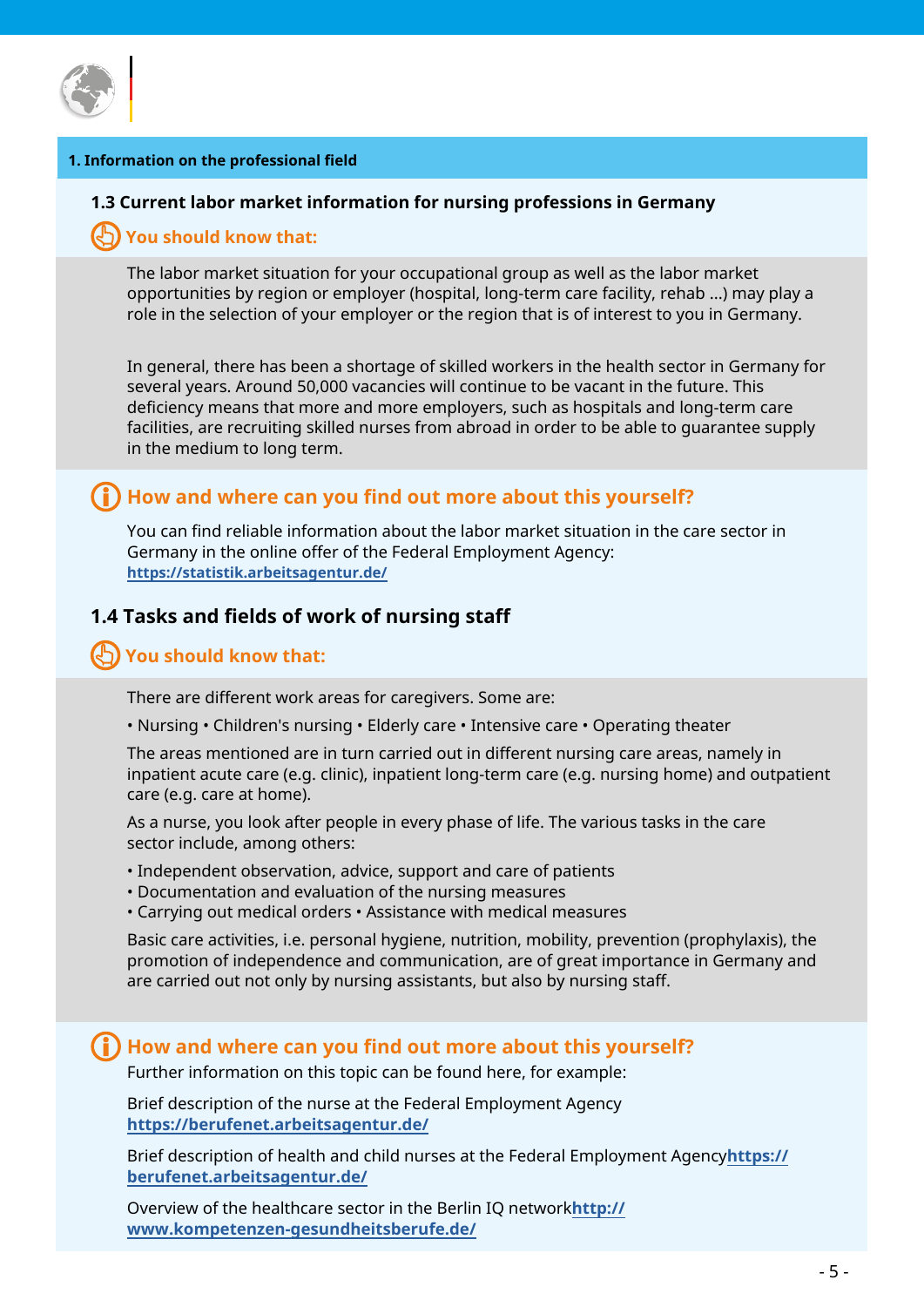

#### **1. Information on the professional field**

#### **1.5 Professional and professional**

#### **associationsYou should know that:**

A professional association is a free and independent interest group whose members are members of the same profession or closely related professions. The aim is, by bundling the interests of many workers in the care sector, to be able to better assert them against employers or the public.

Professional associations have the task of representing the interests of their members with regard to the content of professional practice, i.e. with regard to the importance and manner of practicing the nursing profession and in the economic, social and societal sense. Are you looking for advice on legal issues, for example? Then a professional association could help.

# **How and where can you find out more about this yourself?**

In Germany there are a large number of professional and specialist associations for the professional field of nursing. You can find some selected professional and professional associations for nursing professions here:

**German Nursing Council eVhttps:// [deutscher-pflegerat.de/](https://deutscher-pflegerat.de/verband/mitgliedsverbaende/ )**

**German professional association for nursing [professionshttps://www.dbfk.de/de/index.ph](https://www.dbfk.de/de/index.php )p**

**German Society for Specialized Nursing and Functional Services e. V. [https://www.dgf-online.de/](https://www.dgf-online.de/   )**

**German Professional Association for Elderly Care eV [http://www.dbva.de/](http://www.dbva.de/  )**

**Association of the sororities of the German Red Cross eVhttps:// [www.rotkreuzschwestern.de/](https://www.rotkreuzschwestern.de/ueber-uns/fachverband-fuer-professionelle-pflege  )**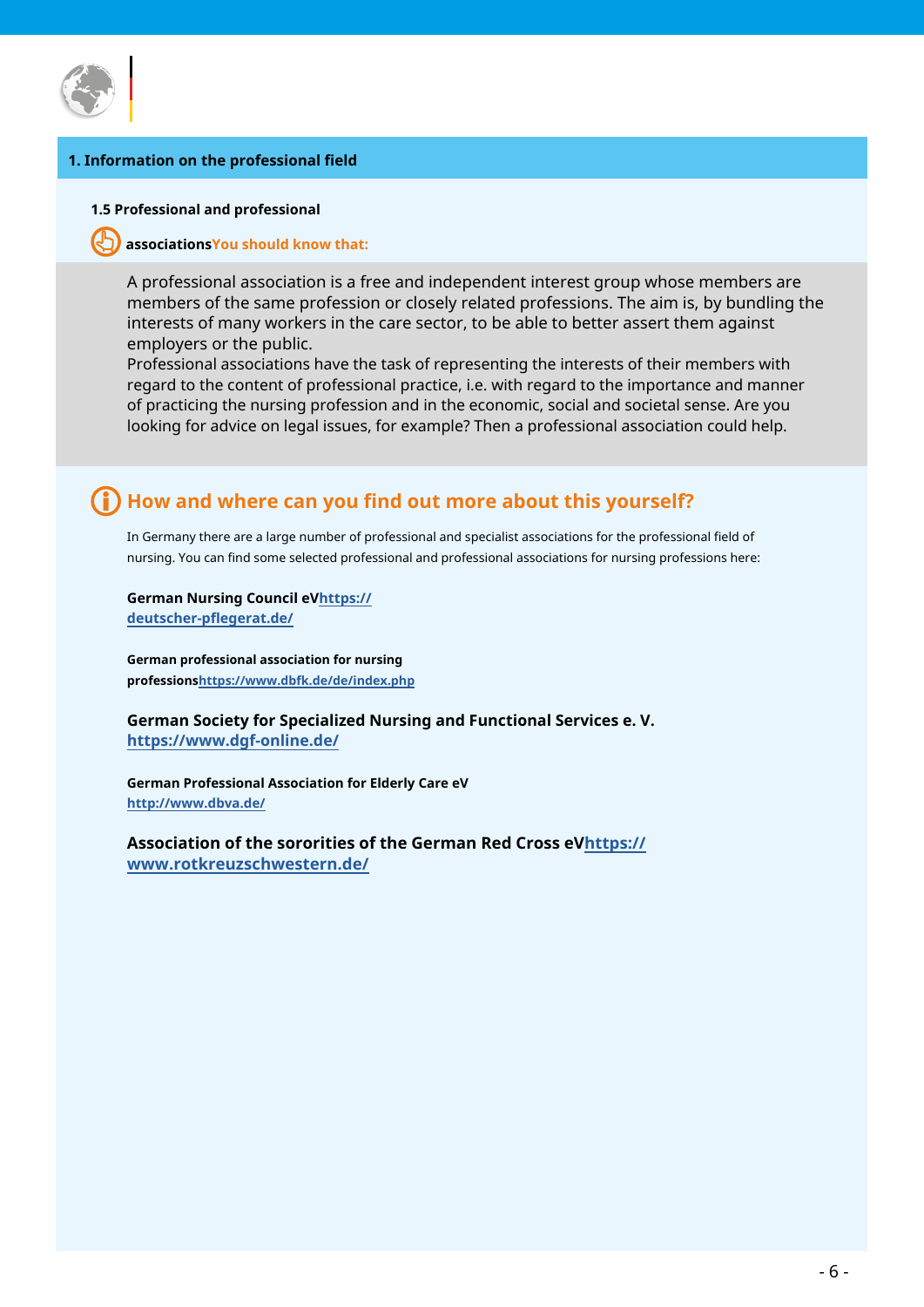

# **2. Information on employment**



There is a well-developed labor law in Germany. Working hours, vacation and break entitlements, termination rights and many other points are regulated in employment contracts.

## **2.1 Rights and duties of employees in GermanyYou should**

# **know that:**

The employment contract is the legal basis for an employment relationship within Germany. It defines the rights of employees and their obligations towards employers. In terms of content, you should definitely receive the following information before concluding the contract, unless it is mentioned in the employment contract:

- Names of the contractual partners (of you and the company)
- the start of the contract and its duration
- Information on the probationary period (if one is specified)
- the place of work
- If applicable, a description of your job, ie, above all, which tasks you will expect
- Information on salary
- Information on working hours, ie how many hours you will be working per week
- Information on vacation entitlement, ie how many days you can take per year
- Information on mutual notice periods, ie how long you or the company must notify in advance that the employment relationship is to be terminated. In Germany, there is a legally binding notice period of at least four weeks.
- However, you may be employed under a collective agreement. Then this information is not in the individual employment contract, but in the collective agreement (e.g. AVR at Caritas)

Pay special attention to so-called **Binding and / or repayment clauses** in your employment contract or other documents in addition. This means special formulations that oblige you as an employee not to change your job for a certain period of time or to have to repay your employer if you decide to do so. These should be appropriate and of course correspond to the German legal situation.

The "Fair Integration" offer of the IQ Network (see also point 6 of this information brochure) offers advice on these topics.

As an employee, you also have the right to co-determination and participation in the decisionmaking processes of the company that hires you. For public or private employers, you can contact the works or staff council. As elected, institutionalized employee representatives in companies, companies and corporations, they represent the interests and perspectives of all employees. In church or charitable institutions, the organ for co-determination is called employee representation (MAV). Here, too, your elected members represent the interests of the employees vis-à-vis the employers. Their tasks are comparable to those of works councils.

#### **How and where can you find out more about this yourself?**

**[https://www.make-it-in-germany.com/de/jobs/arbeitsvertrag http](https://www.make-it-in-germany.com/de/jobs/arbeitsvertrag )s://www.faire-integration.de/ [de/topic/22.arbeitsvertrag.html https://karrierebibel.de/ wp-content /](https://www.faire-integration.de/de/topic/22.arbeitsvertrag.html ) uploads / 2016/12 / FAQ-[Arbeitsvertrag-Checklist.pdf Applicable lower salary limits: https://]( https://karrierebibel.de/wp-content/uploads/2016/12/FAQ-Arbeitsvertrag-Checkliste.pdf )**

**[www.bundesgesundheitsministerium.de](https://www.bundesgesundheitsministerium.de/themen/pflege/pflegekraeft)**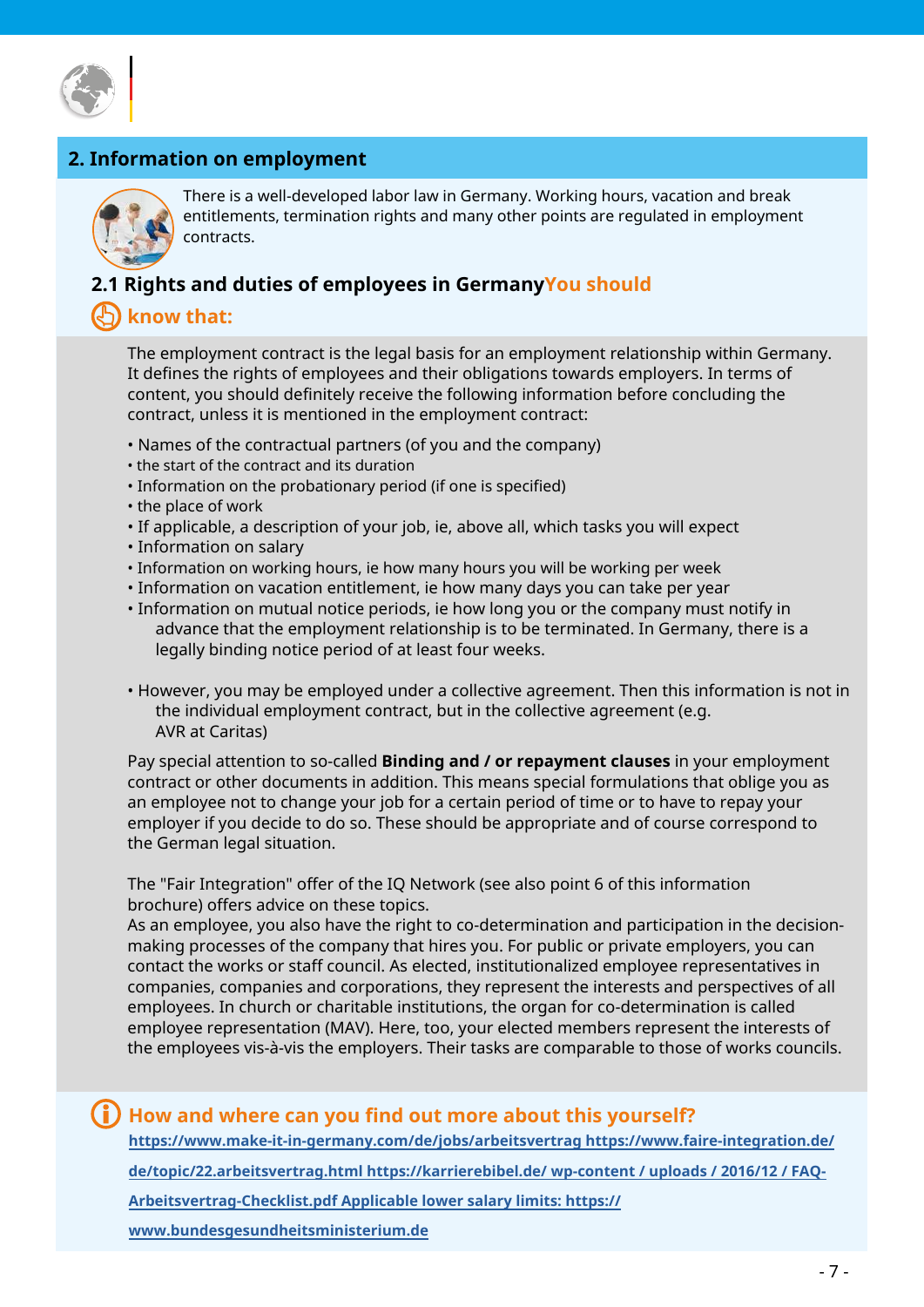

# **2. Information on employment**

#### **2.2 Social security law in GermanyYou**

## **should know that:**

While you are employed as a nurse in Germany, you are subject to social security contributions, which means that you are automatically a member of various insurance companies that provide financial protection in the event of illness or unemployment. Accordingly, a fixed percentage of your salary will be deducted directly from your salary as social security contributions and paid into these insurances. The social security contributions include all types of compulsory insurance, i.e. pension, health, long-term care and unemployment insurance. Insurance such as health or long-term care insurance are solidarity-based, which means that the contributions you pay are not paid directly to the recipients, but are paid out to the contributing members if necessary. Pension insurance is a contribution-based cash benefit, which means that the amount of the benefits in the event that the insurance occurs is made up of the amount of the contributions you have paid and is paid directly to you. Unemployment insurance is also paid directly to you if you become unemployed. The amount of the cash benefit is calculated here on the basis of your salary for the past 12 months.

#### **Pension insurance:**

You pay into the pension scheme to receive a pension, i.e. a state subsistence payment, after you have retired. The amount of the pension results from the amount of income during employment and the number of contribution years in Germany. In principle, statutory pension insurance pensions are also paid abroad. In certain individual cases, however, there may be restrictions, which is why you should inform the Deutsche Rentenversicherung in good time in advance.

#### **Health care insurance:**

As an employee, you are always covered by health insurance - either as a member of statutory health insurance or a private health insurance. If you ever get sick, the health insurance company will cover the costs of medical treatment. By taking out health insurance, you are automatically covered by long-term care insurance. Long-term care insurance comes into effect if you are, for example, B. can no longer care for themselves due to a serious illness - i.e. need help from a carer.

#### **Unemployment insurance:**

Unemployment insurance pays unemployed people a regular income for a certain period of time. In principle, you must have been insured for one year within the last two years during your employment and are looking for work again.

## **How and where can you find out more about this yourself?**

You can find more information about social security at "Make it in Germany":

**<https://www.make-it-in-germany.com/de/jobs/sozialversicherung/deutsche>**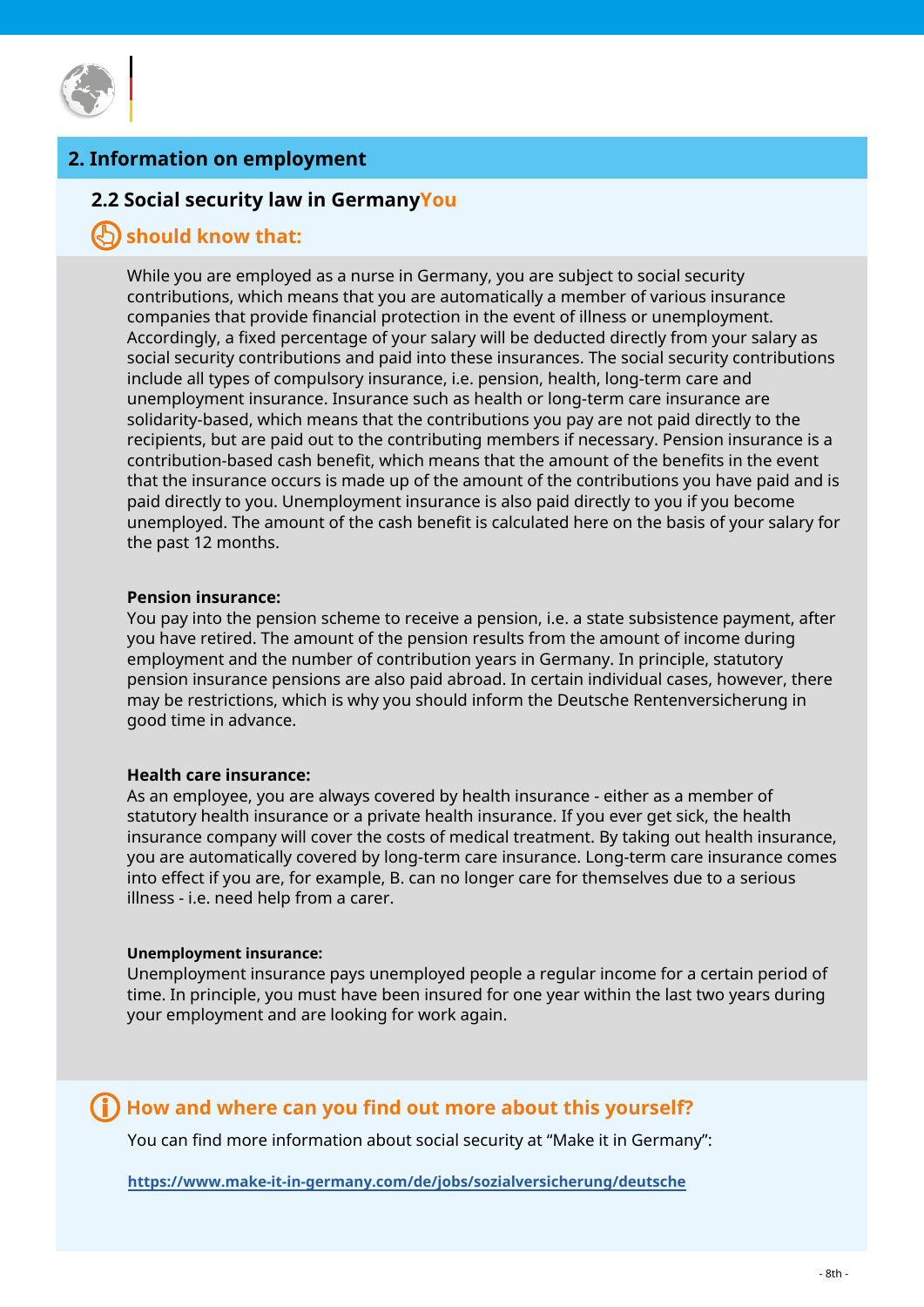

# **3. Immigration process and integration promotion**



If you want to enter Germany from a third country, you need a residence permit that is based on the purpose of your stay. In Germany there is a wide range of migration and integration advice.

# **3.1 Possibilities of immigrationYou**

# **should know that:**

That **Skilled Workers Immigration Act (FEG)** opens up the possibility of accelerating the entry procedure for skilled workers (Section 81a of the Residence Act (AufenthG)). That means: If you have a specific job offer, the employer can arrange one for you against payment of a fee**"Accelerated skilled worker procedure "** apply for. In the accelerated skilled worker procedure, the**foreigners Authority** plays a key role and is responsible for advising employers on entry requirements for you, for checking all applicable requirements, initiating the recognition process, etc ... The authorities involved are bound by relatively tight deadlines throughout the process. Overall, however, the accelerated skilled worker procedure usually does not take longer than**4 months** (approx. six weeks for issuing a visa, approx. two months for recognition procedures and approx. one week for approval procedures).

Alternatively, this is still available **regular entry procedures** and, if applicable, the procedure for obtaining prior approval from the Federal Employment Agency in accordance with Section 36 (3) Employment Ordinance is open to you. You should decide together with your employer which procedure to choose if an accelerated specialist procedure is not an option.

The procedure can also be applied to the **Family reunification** can be used by honorary partners and children, provided that the applications for this are made in a temporal context (that means: family members can enter the country within 6 months of the entry of the specialist).

Since March 2020, in addition to measures such as triple win, there has been the possibility of entering Germany within the framework of **Mediation agreements** the Federal Employment Agency with employment services from selected countries of origin, Section 16d, Paragraph 4 of the Residence Act). In contrast to the procedures mentioned above, a visa for entry does not require a completed individual recognition procedure. Entry within this procedure is only possible if, in the opinion of the Federal Employment Agency, full recognition of foreign professional qualifications can be achieved. The Federal Employment Agency therefore only concludes agreements for selected professional qualifications in the country of origin, which it considers suitable in coordination with a body responsible for professional recognition or the professional associations or where, in its opinion, "appropriate training structures" exist.

# **How and where can you find out more about this yourself?**

Further information on the accelerated skilled worker procedure can be found here: Make it in Germany

**[https://www.make-it-in-germany.com/de/visum/fachkraefteeinwanderungsgesetz](https://www.make-it-in-germany.com/de/visum/fachkraefteeinwanderungsgesetz )**

Further information on family reunification can be found here at the BAMF: **[https://www.bamf.de/](https://www.bamf.de/DE/Themen/MigrationAufenthalt/ZuwandererDrittstaaten/Familie/NachzugZuDrittstaat)**

You can find detailed information from the IQ network on immigration as part of mediation agreements here: **[German](https://www.netzwerk-iq.de/fileadmin/Redaktion/Downloads/Fachstelle_Beratung_und_Qualifizierung/IQ_Handout_16d_Aufenthaltsgesetz_DE.pdf)[; English](https://www.netzwerk-iq.de/fileadmin/Redaktion/Downloads/Fachstelle_Beratung_und_Qualifizierung/IQ_Handout_16d_residence_act_ENG.pdf)**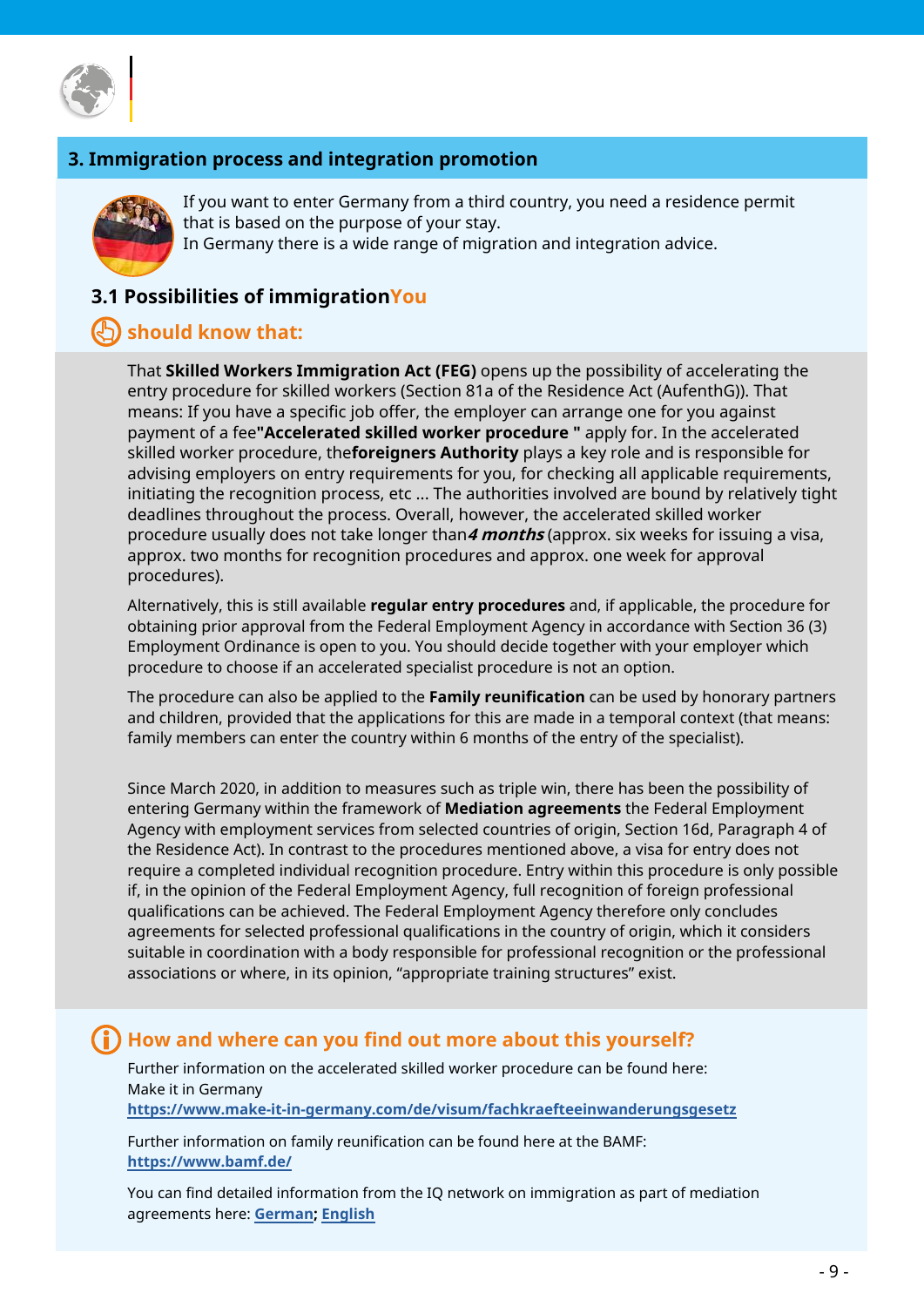

## **3. Immigration process and integration promotion**

#### **3.2 Infrastructure for migration and integration adviceYou**

# **should know that:**

In Germany there is a wide range of migration and integration advice. Some of the most important points of contact can be found in the following list:

The federal government has been offering migration advice to adult immigrants since 2005. It is an offer specially for newly immigrated migrants:

#### **[https://www.bmi.bund.de/](https://www.bmi.bund.de/DE/themen/heimat-integration/integration/migrationsberatung/migrationsberatu)**

**mbeon migration advice** is a digital offer that offers advice seekers the opportunity to use the mbeon app to take advantage of free, anonymous and data-secure chat advice on questions relating to arriving in Germany (topics such as work and career, learning German, health and living) to take.

At the same time, extensive information on migration is provided as an initial orientation aid in the app and on this website. There is also the option of getting personal advice from an MBE counseling center.

#### App: **[https://www.mbeon.de/](https://www.mbeon.de/home/)** Advice center: **ht[tps://bamf-navi.bamf.de/de/Themen/Migrationsberatung/](https://bamf-navi.bamf.de/de/Themen/Migrationsberatung/)**

**Fair integration** is a nationwide advisory service on social and labor law issues for refugees and other migrants who do not come from the EU.

In the advice centers, people who are already in work, training or internships can receive advice on specific issues, as well as those who would like preventive information about their working conditions. The counseling centers also offer workshops for the target group, e.g. as part of integration or language courses. The range of advisory services includes labor and social law issues that are directly related to the employment relationship, e.g. wages, working hours, vacation, dismissal, health insurance, etc.

For other thematic questions - e.g. job search or residence status - specialist advice centers and advisory institutions can be referred to.

**[https://www.faire-integration.de/](https://www.faire-integration.de/de/topic/11.beratungsstellen.html )**

## **How and where can you find out more about this yourself?**

General information on migration advice can be found here:

Network IQ **[https://www.netzwerk-iq.de/](https://www.netzwerk-iq.de/angebote/arbeitsmarktlexikon/single-ansicht/migrationsberatung-fuer-erwac)**

Federal Ministry of the Interior, Building and Homeland **[https://www.bmi.bund.de/](https://www.bmi.bund.de/DE/themen/heimat-integration/integration/migrationsberatung/migrationsberatu)**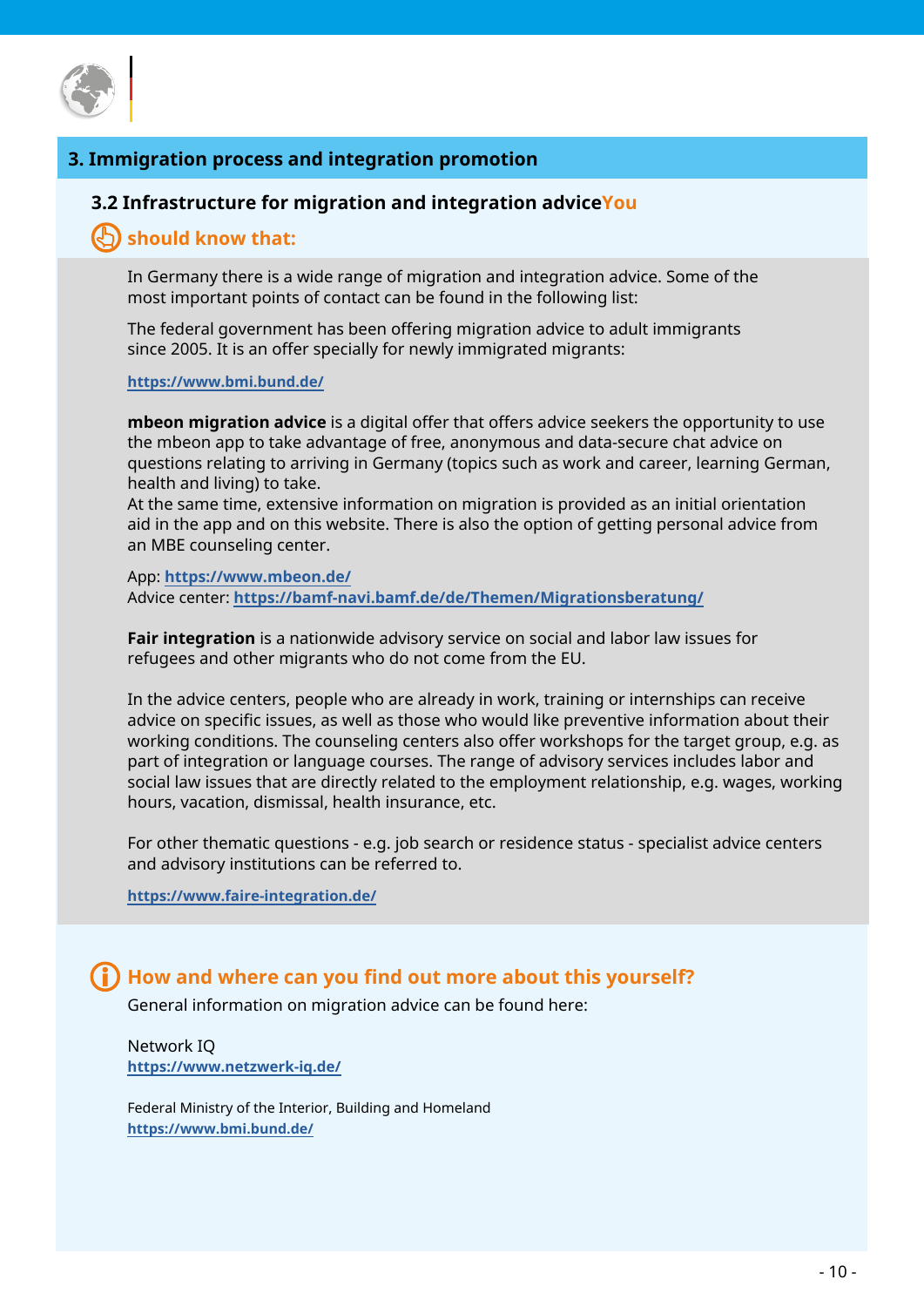

# **3. Immigration process and integration promotion**

#### **3.3 Opportunities for political, social, religious and cultural participation**

## **You should know that:**

In Germany you can become politically, socially, religiously and / or culturally active in a variety of ways. A first step towards finding opportunities for participation and support can be found on the website of the Federal Government Commissioner for Migration, Refugees and Integration:

#### **[https://www.integrationsbeauftragte.de](https://www.integrationsbeauftragte.de/ib-de)**

Social and cultural participation also enables you to organize migrants (self), such as the association of internationally recruited nurses in Germany.

Another option is that you get in touch with your congregation / parish or associations in your place of residence.

# **How and where can you find out more about this yourself?**

The IQ networks also offer numerous offers. Here you can find offers in your area:

Network IQ **[https://www.netzwerk-iq.de/](https://www.netzwerk-iq.de/foerderprogramm-iq/landesnetzwerke/karte)**

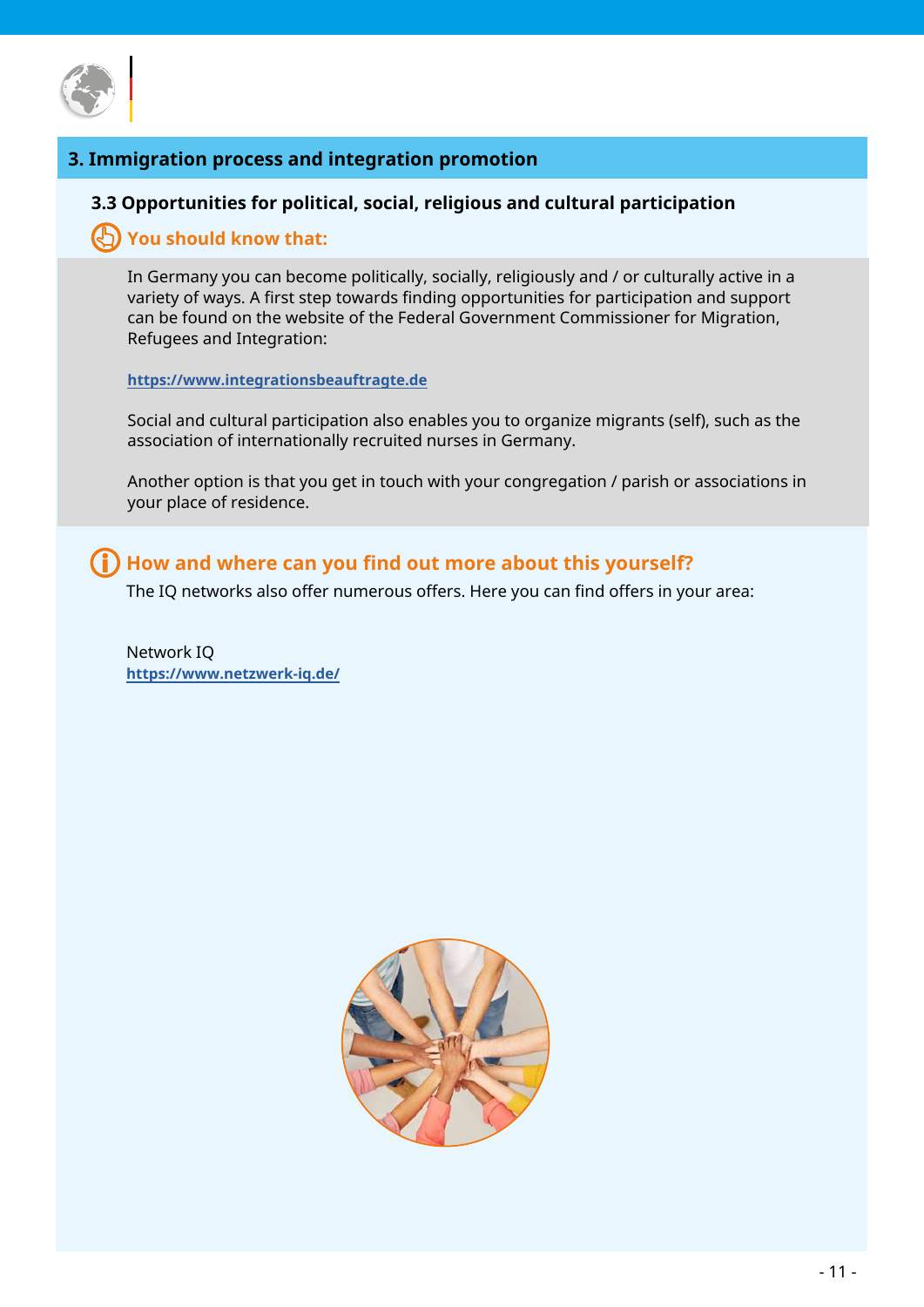

# **4. Recognition process**



In order to be able to work in Germany, your foreign qualification must be recognized. A so-called recognition procedure is necessary for this. In order to receive recognition, certain competencies have to be proven in Germany. The nursing profession differs from country to country, so you may still be missing certain skills that are particularly important in Germany.

If you meet all the requirements, your professional qualification may already be recognized before you enter Germany. You will get one **[Professional license](https://www.make-it-in-germany.com/de/ueber-das-portal/glossar/glossar/do/show/berufsausuebungserlaubnis)** as a nurse in Germany.

Often, however, there is still a lack of skills that you can catch up on at the beginning of your stay in Germany. These are shown by a so-called deficit notice.

# **You should know that:**

There are two ways to compensate for deficits:

**Knowledge test:** In a comprehensive oral and written exam, content that you have acquired through your training abroad is checked for equivalence with the German training. Special courses for nurses optimally prepare you for successfully passing the knowledge test.

**Adaptation qualification:** In contrast to the knowledge test, the adaptation qualification is a course that is adequately oriented towards the need for further qualification. Most of these courses have a modular structure. If it is part of the requirement in the notification of recognition, B2 language courses are arranged, professional training is carried out and internships are completed in hospitals.

# **How and where can you find out more about this yourself?**

The IQ Network has published a thematic dossier on the field of care, the general **[Information on professional qualification for nurses](https://www.netzwerk-iq.de/fileadmin/Redaktion/Downloads/IQ_Publikationen/Allgemeine_Publikationen/IQ_Themendossier_Pflege_DE.pdf)** provides.

Federal Office for Migration and Refugees: **Ho[tline for the recognition of foreign professional](https://www.bamf.de/DE/Themen/Integration/ZugewanderteTeilnehmende/AnerkennungBerufsabschluesse/anerkennungberufsabschluesse-node.html)  [qualifications "Working and living in Germany"](https://www.bamf.de/DE/Themen/Integration/ZugewanderteTeilnehmende/AnerkennungBerufsabschluesse/anerkennungberufsabschluesse-node.html)**

Recognition in Germany: **The inf[ormation portal of the federal government for the recognition of](https://www.anerkennung-in-deutschland.de/html/de/index.php)  [foreign professional qualifications.](https://www.anerkennung-in-deutschland.de/html/de/index.php)**

You can find out how to have your professional qualification recognized and who is responsible for it with the **[Recognition finder, free advice center](https://www.anerkennung-in-deutschland.de/html/de/beratung.php)**n can be found here.

Make it in Germany: **Th[e federal government's portal for skilled workers from abroad](https://www.make-it-in-germany.com/de/)**BQ portal:

**Informatio[n on foreign professional qualifications and country and professional profiles](http://Informationen zu ausländischen Berufsqualifikationen und Länder- und Berufsprofilen )**

Federal Institute for Vocational Education and Training (BIBB): **[Information on the recognition of foreign](http://Informationen zur Anerkennung ausländischer Berufsqualifikationen in Deutschland   )  [professional qualifications in Germany](http://Informationen zur Anerkennung ausländischer Berufsqualifikationen in Deutschland   )**

Central Service Point for Professional Recognition (ZSBA): **[Free advice and support in the](http://Kostenfreie Beratung und Unterstützung im Anerkennungsverfahren)  [recognition process](http://Kostenfreie Beratung und Unterstützung im Anerkennungsverfahren)** - From application to qualification opportunities and job market prospects to entry to Germany The Integration through Qualification (IQ) funding program supports you with the help of your **regional I[Q networks in the search for a suitable](https://www.netzwerk-iq.de/foerderprogramm-iq/landesnetzwerke/karte)  measure**[near you.](https://www.netzwerk-iq.de/foerderprogramm-iq/landesnetzwerke/karte)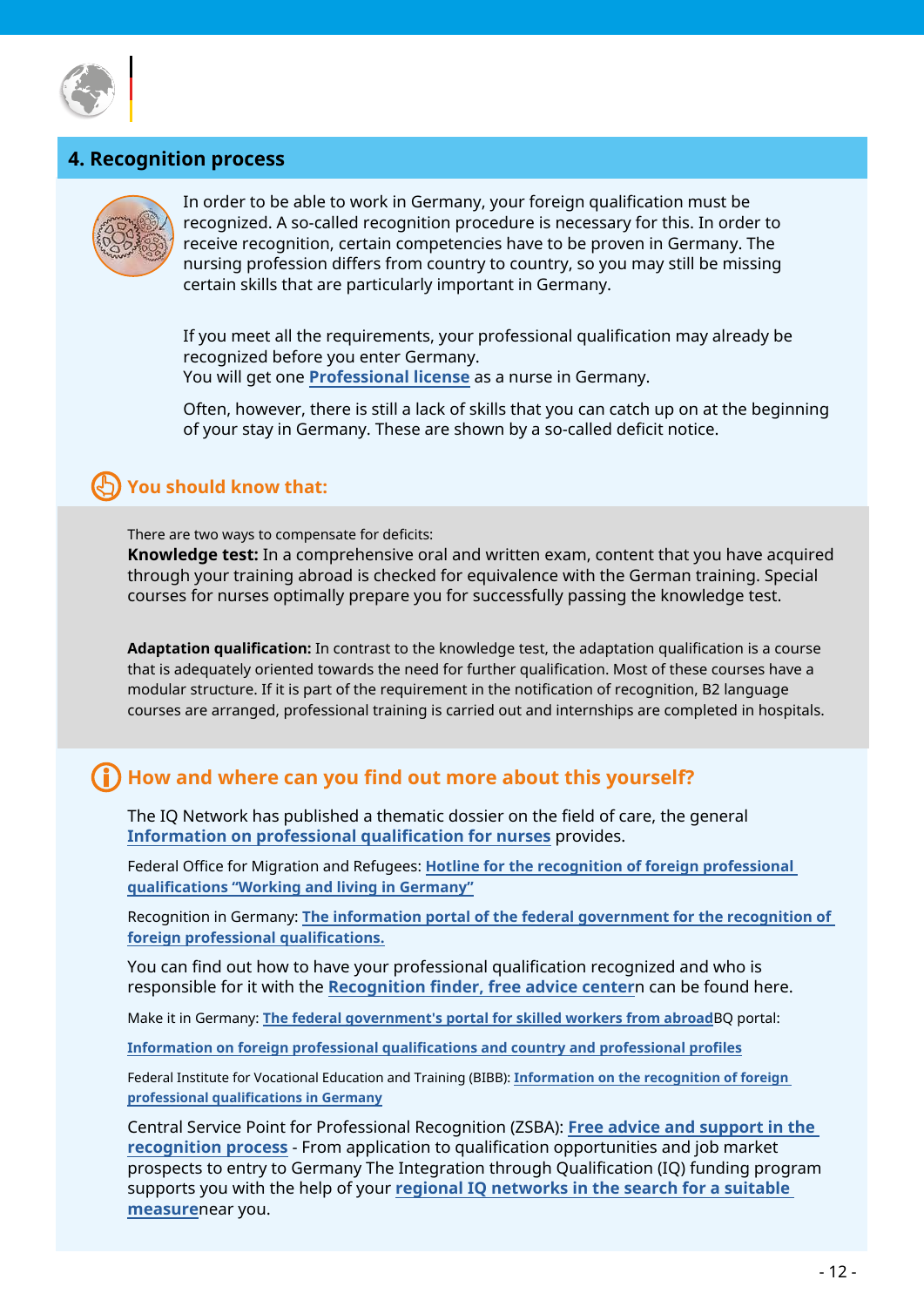

#### **5. Information on language acquisition**



In order to be able to obtain a professional license in Germany, a certain language level must be proven.

## **You should know that:**

At the moment, the language certificate of level B2 according to the Common European Framework of Reference for Languages (GER) is required for professional admission.

B1 (GER) is currently required to enter Germany; the qualification for B2 can take place in Germany.

In future, the language certificate will be based on a B2 technical language test, i.e. for the technical language nursing. Some federal states are already preparing the changeover. Initially, this B2 language test is to be introduced in Schleswig-Holstein, Hamburg, Bremen, Lower Saxony and Mecklenburg-Western Pomerania. There are general language courses offered as well as those that prepare specifically for the practice of nursing.

The "Ordinance on job-related German language promotion" - DeuFöV for short - is the legal basis on which professional language courses for the German language are carried out. The Federal Office for Migration and Refugees (BAMF) is responsible for running the DeuFöV courses. The BAMF allows public and private providers to do this. Authorizations can be granted by the BAMF for persons in the recognition phase of their foreign professional qualification.

# **How and where can you find out more about this yourself?**

Another offer for German in nursing is offered by the IQ Fachstelle Berufs-related German with the interactive learning game "One day of German - in nursing": exercises on communication, vocabulary, structures and pronunciation for German learners from B1. Available as an app and web version as well as with extensive additional materials for lessons.

**<https://www.ein-tag-deutsch.de/>**

On the website of the IQ-Fachstelle Berufs-related German you will find a collection of materials for the area of care that can help you with language acquisition. There is a detailed collection of materials for the area of care, in which the target group could certainly find useful materials.

**[https://www.deutsch-am-arbeitsplatz.de/](https://www.deutsch-am-arbeitsplatz.de/materialsammlung/materialsammlung-pflege.html )**

On the website of "Make it in Germany" you will find detailed information about the necessary knowledge of German:

**[https://www.make-it-in-germany.com/](https://www.make-it-in-germany.com/de/leben-in-deutschland/deutsch/deutschkenntnisse)**

Here you can see the different levels of the frame of reference:

**[https://www.europaeischer-referenzrahmen.de/](https://www.europaeischer-referenzrahmen.de/  )**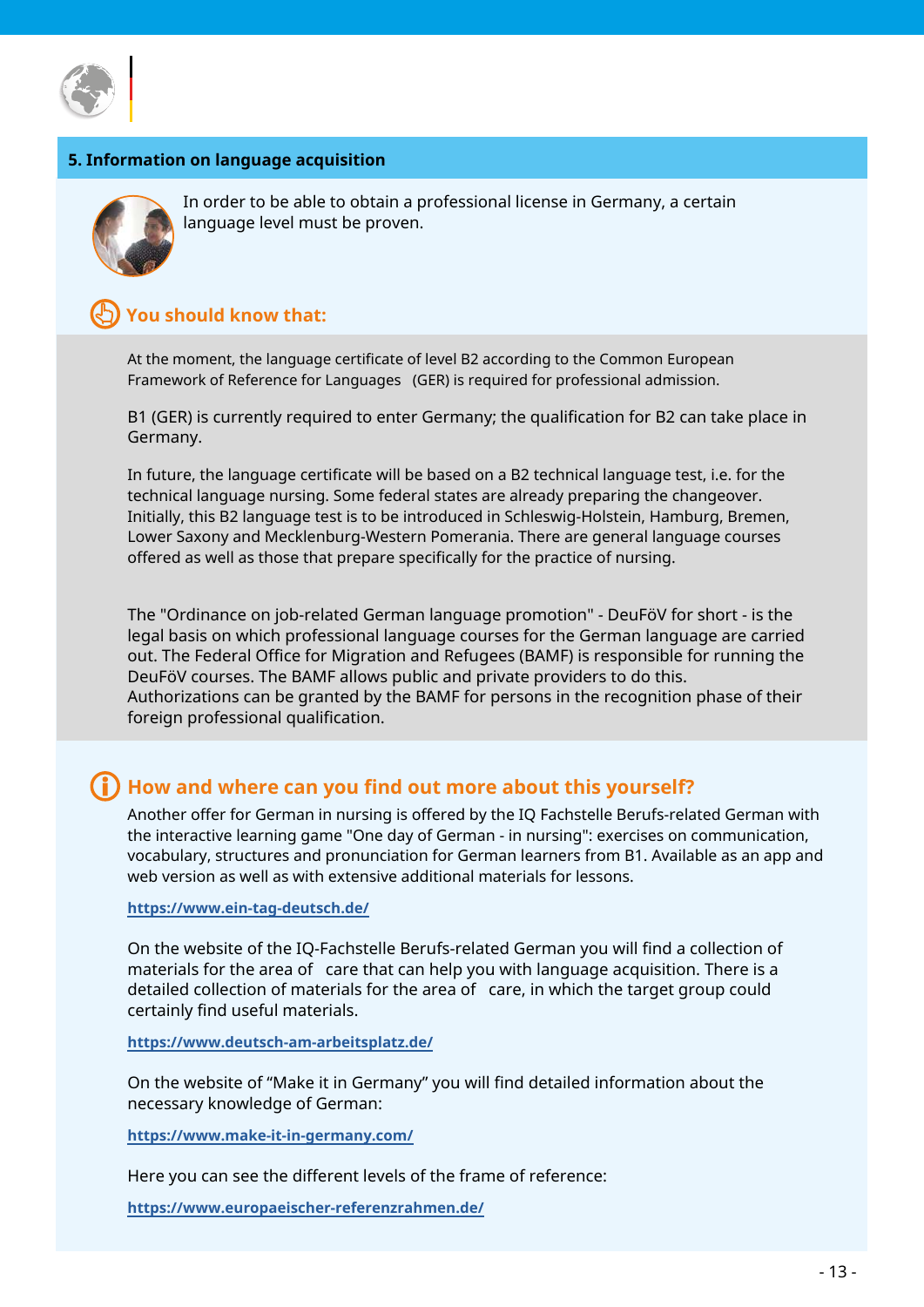

# **6. Neutral advice and other support**



In Germany there is a large and diversified counseling and support landscape, which for the most part also provides free help services and neutral counseling services.

## **You should know that:**

Regardless of the information you receive from your employer or your agency, you should be aware of neutral advice centers.

There are numerous offers, some of which are listed here. Do not be afraid to take advantage of these offers - they can be very helpful in various situations.

# **How and where can you find out more about this yourself?**

There is a wide range of advice on employment contracts, binding clauses, breaks, termination and compulsory insurance. You can find a selection here:

The offer **Fair integration** is an advisory focus of the IQ funding program. The advisory services include labor and social law issues that are directly related to the employment relationship, e.g. wages, working hours, vacation, dismissal, health insurance, etc .:

**[https://www.faire-integration.de/](https://www.faire-integration.de/de/topic/11.beratungsstellen.html)**

That **Work and life**-Network for advising foreign employees was founded for professional exchange, qualification and joint public relations. Advice is possible in several languages (mostly German, English, French, Spanish, Polish, Ukrainian, Croatian, Russian, Turkish, Arabic)

**<https://www.arbeitundleben.de/>**

**Handbook Germany** provides answers from A to Z about life in Germany in videos and texts in seven languages (German, Arabic, English, Persian, Turkish, French, Pashto and Russian). With important tips on asylum, housing, health, work and training, as well as on daycare, studies and much more. You can find suitable contacts in your area on the local pages.

Here are some examples:

**[Health insurance in Germany](https://handbookgermany.de/de/videos/explainer-videos/health-insurance.html)**

**[How does the German care system work?](https://handbookgermany.de/de/videos/explainer-videos/nursing-care.html)**

The following **YouTube**- The DGB's offer on labor law issues is recommended, but there is no direct reference to the care professions:

**[https://www.youtube.com/]( https://www.youtube.com/playlist?list=PLT4Qb-HVunPkbxNfztT3S07A706oizKQ0 )**